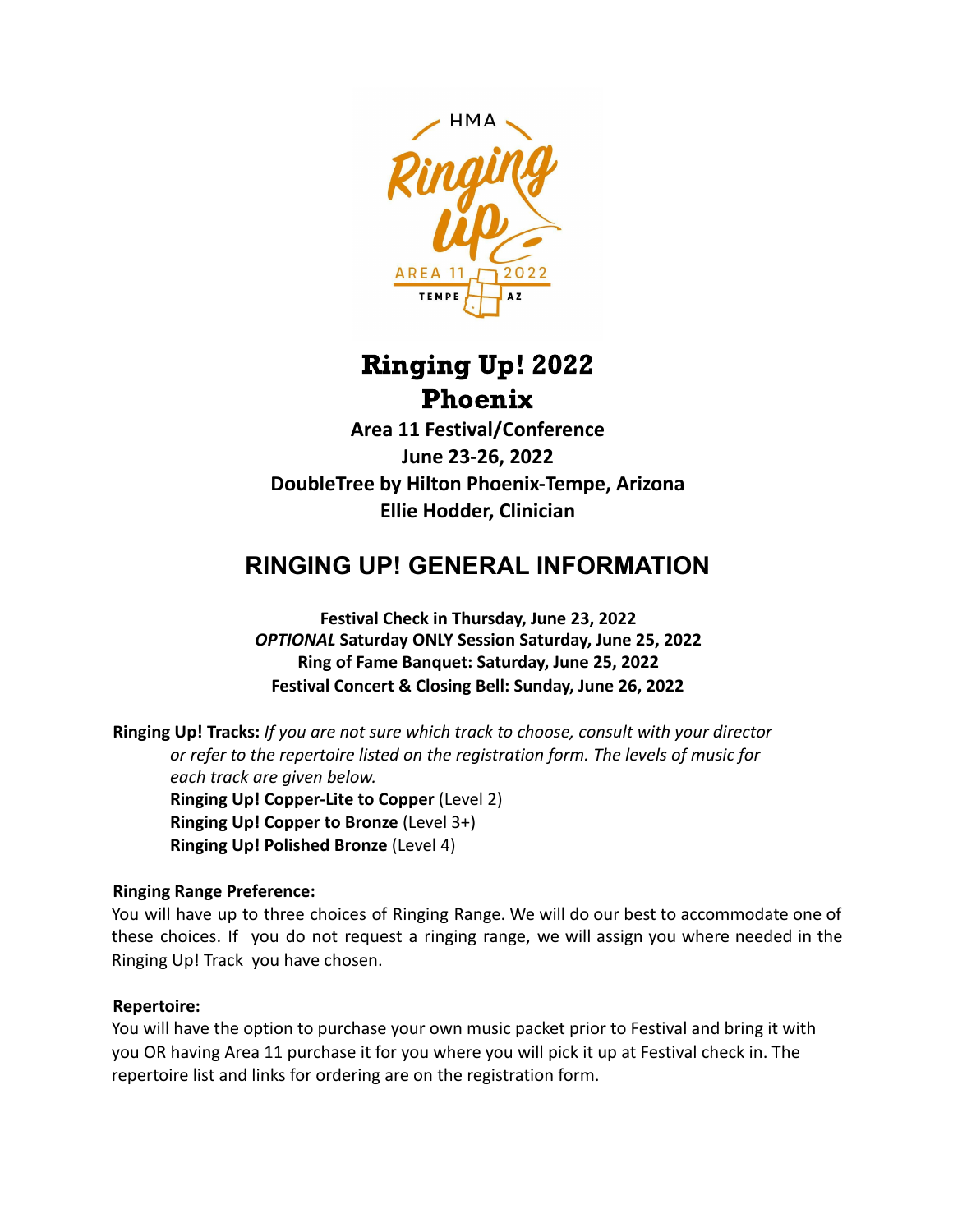#### *OPTIONAL* **Conference Choir:**

This option is for Polished Bronze ringers only who can't get enough ringing! It will be a more concentrated, advanced ringing experience. You must also sign up and participate in the Ringing Up! Polished Bronze Track. Conference Choir rehearsals might take priority over class time. *Music must be purchased by the registrant and prepared in advance.*

*Minimum of 12 registrants needed. Other than the cost to purchase music in advance, there is no additional fee for this option.*

#### **Classes:**

There will be a variety of classes on topics from ergonomics-based techniques, to conducting, to assignment methods, as well as musical concepts for beginners and veterans alike.

#### **Handbell Musicians of America Membership:**

A current Handbell Musicians of America membership number must accompany every registration. This number can be found on your "Overtones" cover label. If you are not an Individual Member, you may use your Director's or Group's number.

**HOTEL INFORMATION:** Registration fee **DOES NOT** include hotel accommodations. The DoubleTree by Hilton in Tempe, AZ, 2100 S Priest Drive, Tempe, AZ 85282 is the festival/conference headquarters hotel. *You must make your own room reservation by contacting the hotel.* **Reservations must be made by individuals no later than June 1, 2022.** Identify yourself as being part of our group Handbell Musicians of America. Call 1-800-528-6481 to make your room reservation. *The hotel offers a free shuttle to and from the airport!*

#### **Room rates: Room rates are exclusive of local taxes and fees. Room rates include complimentary parking, 24 hour business center, 24 hour Fitness Center, heated pool and spa.** *The hotel offers a free shuttle to and from the airport!*

Single/Double - \$115.00 per night (If two people are sharing the room, the nightly rate would be divided by the two people sharing the room)

Triple - \$125.00 per night (The nightly rate would be divided by the three people sharing the room)

Quad - \$135.00 per night (The nightly rate would be divided by the four people sharing the room)

#### **Off-Site Lodging Surcharge:**

Registrants who live outside a 50 mile radius from the hotel and choose not to stay at the DoubleTree by Hilton Hotel must pay an off-site lodging surcharge of \$100.00. This helps ensure we meet our contracted room blocks, keeping all costs as low as possible.

**FULL FESTIVAL REGISTRATION FEE** includes all concerts, workshops and classes, meeting space, and ringing equipment needed to participate (bells, chimes, tables, pads). Meals that are included with registration are Thursday opening night buffet, Friday lunch, Saturday lunch, Saturday evening Ring of Fame Banquet, and Sunday lunch.